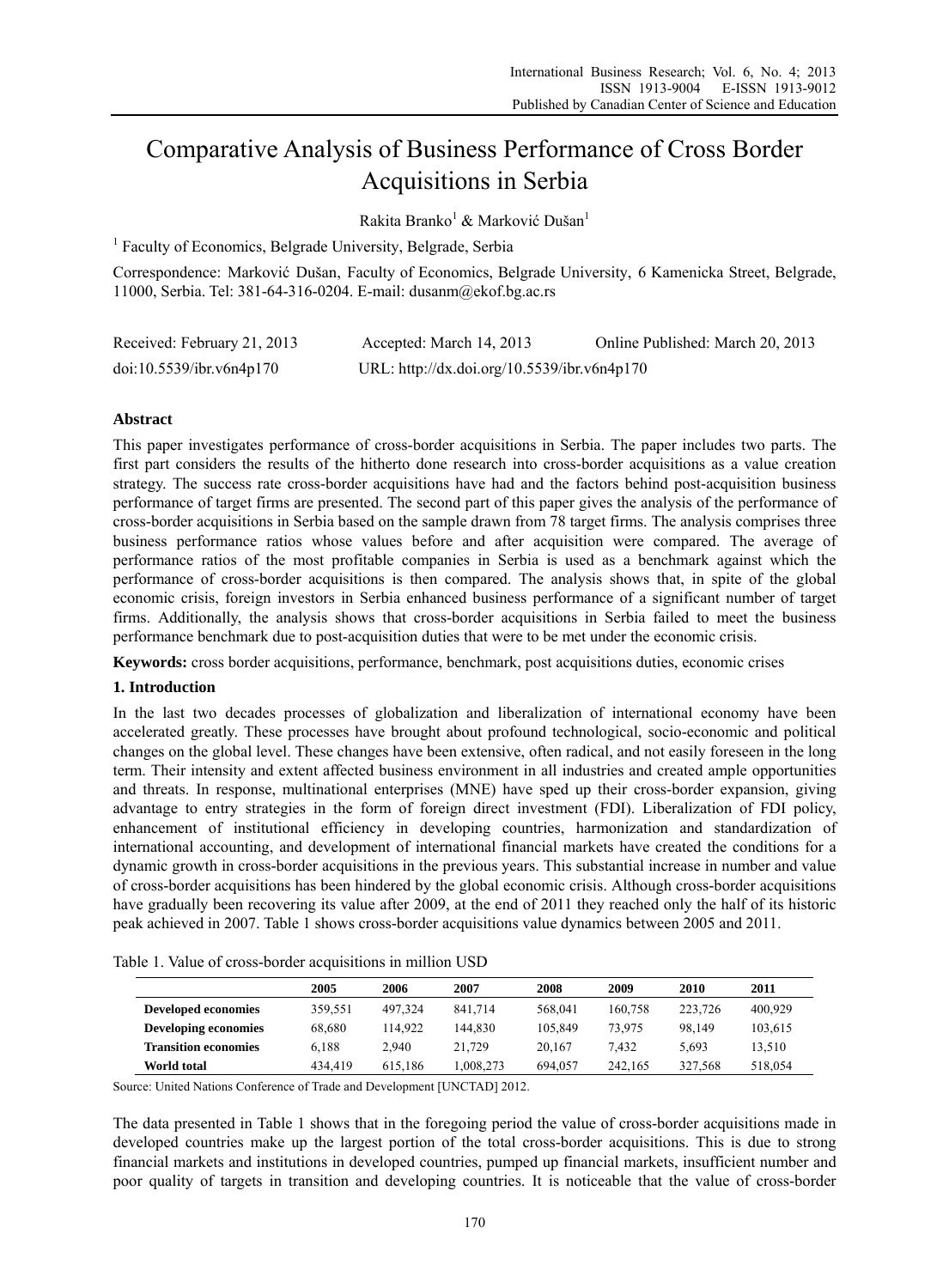acquisitions made in transition countries makes up a negligible portion of the total value of cross-border acquisitions, though they make up a significant portion of total FDI inflow in some of these countries.

In the previous period the authors of this article have delivered papers looking at cross-border acquisitions and acted as expert advisers on several cross-border acquisitions in Serbia. The authors had a thorough insight into financial statements of target firms acquired during the transition period in Serbian market, which opened up the opportunity to do a representative empirical research. The authors thus identified the cases where foreign investors, in spite of their competitive superiority and financial strength, failed to successfully restructure acquired companies in Serbia. This can be to a large extant ascribed to the specific business environment in Serbia, due to belated and slow transition to market economy, and the global economic crisis continuing from 2008. Taking into account that cross-border acquisitions have made up a considerable portion of total FDI inflow in Serbia in the previous period, the analysis of their performance is highly significant and can bring about some very useful conclusions. The research conducted in Serbia can be useful to researchers analyzing business performance of cross-border acquisitions in other belated transition states, such as some West Balkan states, some former Soviet Union states and some states in Asia.

Analysis of cross-border acquisitions as a value creation strategy is given in the first part of this paper. Theoretical concepts of value creation through acquisitions and the results of previous empirical research are also presented. Analysis of relevant literature comprises academic papers on operational and financial synergy and the new theoretical concept by which cross-border acquisitions are defined as a tool for a radical change of the business model used by investor. The results of empirical research into value creation through cross-border acquisitions are then presented.

The second part of the paper investigates the effects of cross-border acquisitions in Serbia on target firms' profitability ratios on the basis of the analysis of financial reports of 78 medium-sized and large target firms in Serbia. Targets' profitability ratios prior to and after the acquisition were compared. Business performance of the most profitable companies in Serbia is used as a benchmark against which the performance of the acquired enterprises is compared. Two hypotheses were examined in this paper:

*H1. Foreign investors in Serbia significantly enhanced targets' business performance compared with pre-acquisition period.* 

*H2. Cross-border acquisitions in Serbia failed to meet the benchmark set by the most profitable companies in Serbia due to post acquisitions duties foreign investors had to meet under the global economic crises.* 

## **2. Value Creation through Cross-Border Acquisitions**

In the last two decades, in the so called "Fifth Wave of mergers and acquisitions", the number of acquisitions, predominantly horizontal acquisitions, rapidly increased. In this period acquisitions were driven by positive economic trends in the USA and the Western Europe and deregulation of world economy (Gaughan, 2007). The Fifth Wave of acquisitions is to a large the consequence of MNEs' strategies of focusing on their core business and restructuring often highly diversified business operations. In the field of business economics acquisitions have been analyzed from different aspects aiming to determine the motives behind them, effects they produce, the factors behind their success or failure, and how to enhance the acquisition process itself.

According to its goals acquisitions can be classified into (Christensen, Alton, Rising & Waldeck, 2011): (1) acquisitions through which companies try to enhance business performance without changing the business model (2) acquisitions through which companies try to reinvent their business model. Through the first type of acquisitions which are made more frequently companies tend to maintain current strategic position. Investors often have high expectations about these acquisitions so the premiums paid for targets can often be very high. On the other hand, less frequently the goal behind an acquisition is to reinvent the existing business model and to create a new strategic position. The basic problems involved in these acquisitions are target identification, how to evaluate target and how to achieve integration (Christensen, et al., 2011).

All acquisitions are driven by synergy motives. Synergy can be achieved via operating and financial synergy. Operating synergy aims at operational costs reduction and revenue increase, and financial synergy aims at cost of capital reduction. Operating synergy through acquisition will not be achieved equally fast and does not have equal prospects of success (Cullinan, Jean & Rolf, 2004). Operating synergy map can be represented in the form of concentric circles where larger distance from the center corresponds to lower probability and longer period of achieving synergy.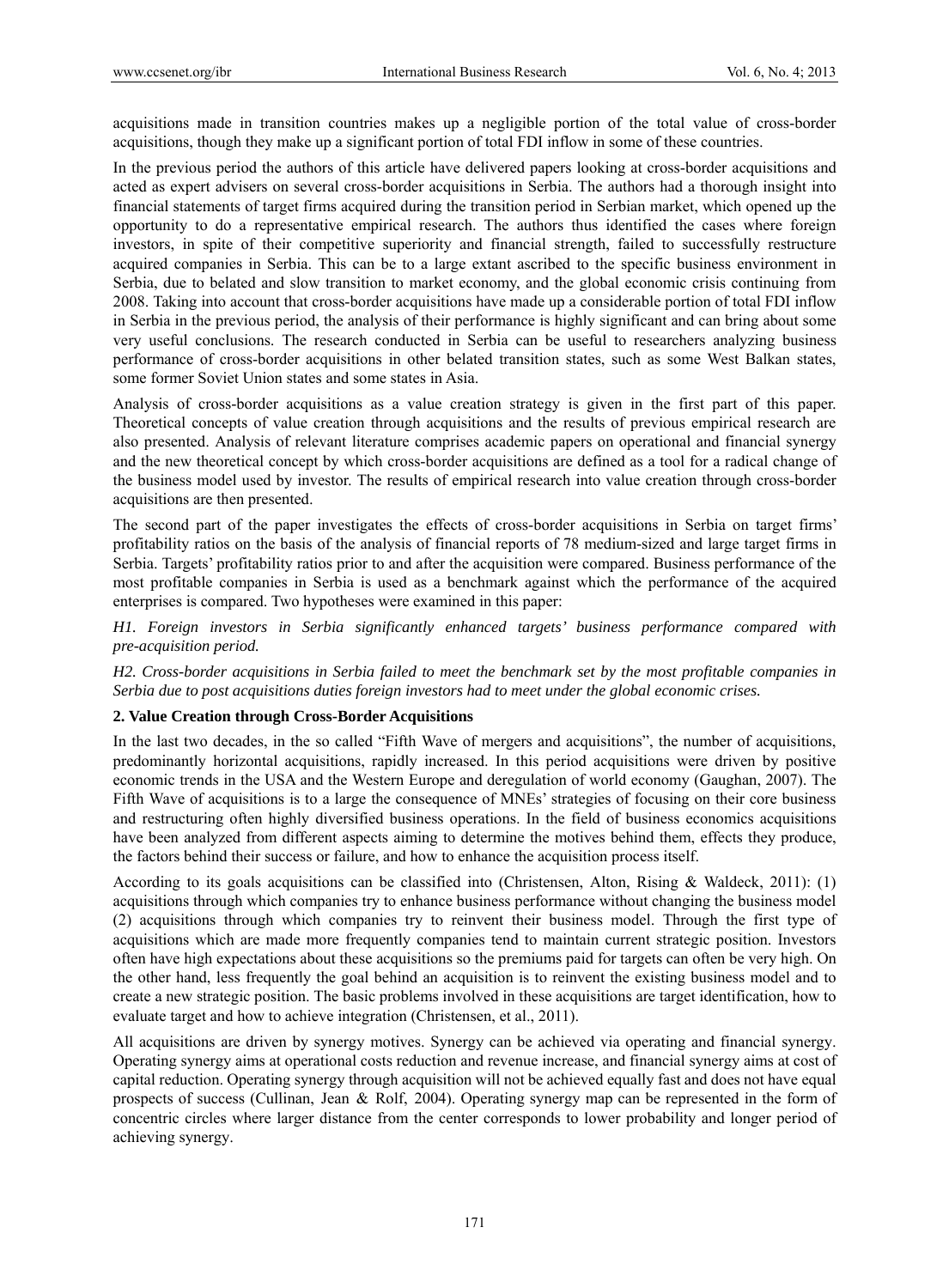

Figure 1. Operating synergy map (Cullinan et al., 2004)

When making Due Diligence, but also in post-acquisition period, cost reduction is investor's top priority. There are several reasons for this. Cost reduction targets can be quiet easily identified and quantified, and most often costs can be easily reduced in short term. So called "early victories" are won through rapidly achieved considerable cost reductions. "Early victories" must be promoted among the stakeholders, especially among the investors and creditors (Habeck, Kroger, & Tram, 2000). In times of the global economic crisis many industries are faced with the problem of overcapacity, so one of the first measures investors in these industries take after acquisition is elimination of surplus capacities. Investors thus reduce fixed costs, and consequently decrease pressure on prices and increase profit margins (Sudarsanam, 2003). These measures comprise production and nonproduction employees and entire production facilities. Elimination of overcapacity is closely related to cost reduction through economies of scale. However, accomplishment of economies of scale to a large depends on the level of business performance achieved, operating costs and risks. Building competitive advantage only through economies of scale is a high-risk strategy in the world of hyper-competition and constant technology innovations.

Apart from economies of scale, considerable cost reductions can be achieved through economies of scope. Economy of scope means use of available resources not only in current business operations but also in similar business operations. Typically, economy of scope can be achieved through application of a flexible production line for manufacturing several different products. Economy of scope is, however, expected to be especially effective in the area of R&D. Because 88% of innovations do not produce expected return on investment and soon after being introduced a large number of them are successfully imitated by competition, companies tend to fully utilize the innovations they have introduced (Ireland, Hoskisson  $\&$  Hitt, 2009). Acquisitions open up plenty of opportunities for achieving economies of scope, though it is quiet difficult to identify the factors that contribute to its accomplishment and to quantify its future effects.

Apart from cost reduction, the motive behind many horizontal acquisitions is to earn revenue that exceeds the simple sum of investor and target's revenues. When performing Due Diligence investors pay little regard to revenue increase opportunities. Revenue-based synergy can be achieved through complementary products, reputation spillover, distribution of new products through the existing channels, development of new products and new distribution channels etc. Revenue-based operating synergy involves considerable risks, and it can be achieved in the long run (see Figure 1).

In order to reduce cost of capital investors try to achieve financial synergy through acquisitions. If the cash flow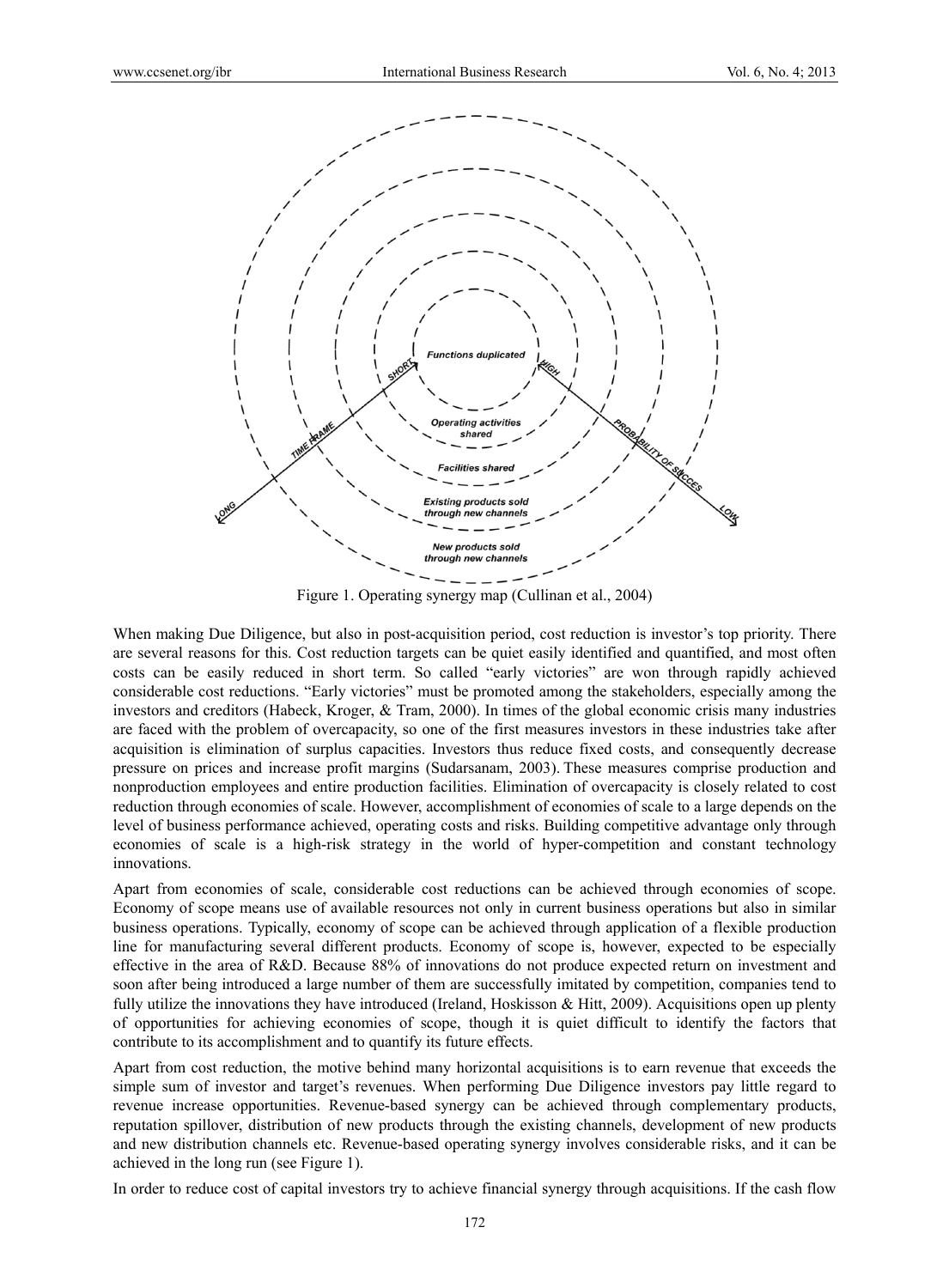of investor is not found to correlate highly with the cash flow of target, creditors can perceive the acquisition as an instrument of financial risk management. In that case cash flow variance will be reduced, the acquisition will be thus perceived less risky and the borrowing costs will be smaller.

Investors sometimes make acquisitions to reinvent the business models they use. By this investors try to set a new long-term growth basis, and thus gain higher competitive position (Christensen, Alton, Rising & Waldeck, 2011). Such acquisitions are typically made if investors lack capacities to keep up with technology innovations or beat off severe competition. When investors estimate that their own production portfolio or market portfolio do not suffice for long-term growth, acquisition of a company possessing the lacking resources is necessary. This can mean penetration of unreachable geographic markets or new market segments, or launch of an entirely new product. This process of reinventing the existing business model via acquisitions involves considerable risks. Identification of the resources essential for reinventing business model, that is to say identification of target, is of crucial importance. Integration process, which usually requires transformation of both target and investor's organization structure, must be carefully planned and implemented. Evaluation of target via quantification of the effects of acquisition is quiet challenging.

In spite of the extensive theoretical and practical research into this field failure rate of acquisitions remains high. Most analyses show that more than 50% of acquisitions fail and the often cited research carried out by KPMG shows that on average 53% of acquisitions is value destroying, 30% have no effects on value, and only 17% of acquisitions create value for shareholders (KPMG, 1999). This research comprised both domestic and cross-border acquisitions. Cross-border acquisitions, compared with domestic acquisitions, entail additional risks as well as opportunities, due to national cultural differences, different regulations and institutional efficiency gap in acquirer's and host country. Empirical research has proved that value creation for stakeholders through cross-border acquisitions is on average higher than through domestic ones. This research attributes value creation through cross-border acquisitions to acquirer's capacity to exploit specific intangible resources abroad, which confirms the theory of internalization (Markides & Oyon, 1998). It has been noticed in practice that performance of cross-border acquisitions depends on acquirer and target's country of origin. Analysis shows that cross-border acquisitions of targets from developed countries by acquirers from emerging economies create value for shareholders, which is attributed to complementarity of target's intangible resources and competitive advantage of acquirer's home country (Gubi, Aulaks, Ray, Sarkar & Chittor, 2010). One of the major risks involved exclusively in cross border acquisitions is tension between acquirer and target caused by different national cultures. Results of the research into this field are inconsistent. The research which indicates that greater national cultural distance causes conflicts during integration process, and thus increases costs and decreases performance of acquisition (Brock, 2005), is at one end, while the research which suggests that greater national cultural distance means foundation for development of new business solutions on a complementary basis, stands at opposite end. A recent analysis shows that the degree of autonomy given to target after acquisition determines the effects of national cultural distance on performance of cross-border acquisitions. If the cultural distance is large, greater target firm autonomy produces beneficial effects on performance of cross-border acquisitions while high degree of integration exerts negative effects (Slangen, 2006).

Cross-border acquisitions of enterprises from transition countries have been investigated from different aspects. The researchers have generally focused on the influence of a new business environment and target's financial health on post-acquisition activities. Though it seems that rapid and radical changes are more expedient in terms of performance of acquisition, research has proved that target restructuring as evolutionary process is more beneficial in the long run (Meyer & Lieb, 2003). Aggressive restructuring, extensive employee cutbacks and sale or elimination of surplus capacities can lead to waste of intangible resources crucial for doing business in transition countries, and which investors from developed market economies lack. Because acquirers must make considerable investments in target's limited technology and marketing capacities to dramatically enhance the whole business system, cross-border acquisitions in transition countries are remarkably similar to brownfield investments (Meyer & Estrin, 2001). Consequently, overall investment greatly exceeds the purchase price, which should be considered when assessing the performance delivered after acquisition. If possible targets are poorly performing companies from transition countries, especially the state-owned ones, and the acquirers have competitive advantage and financial strength, a mistaken impression that business performance will undoubtedly be enhanced through such acquisitions is usually created. However, this is not always the case because many acquirers lack intangible resources crucial for successful performance in transition economies, and many investments made in the previous period failed to raise operating revenues due to the global crisis. Further in this paper the performance of cross-border acquisitions in Serbia will be analyzed on the basis of three financial ratios.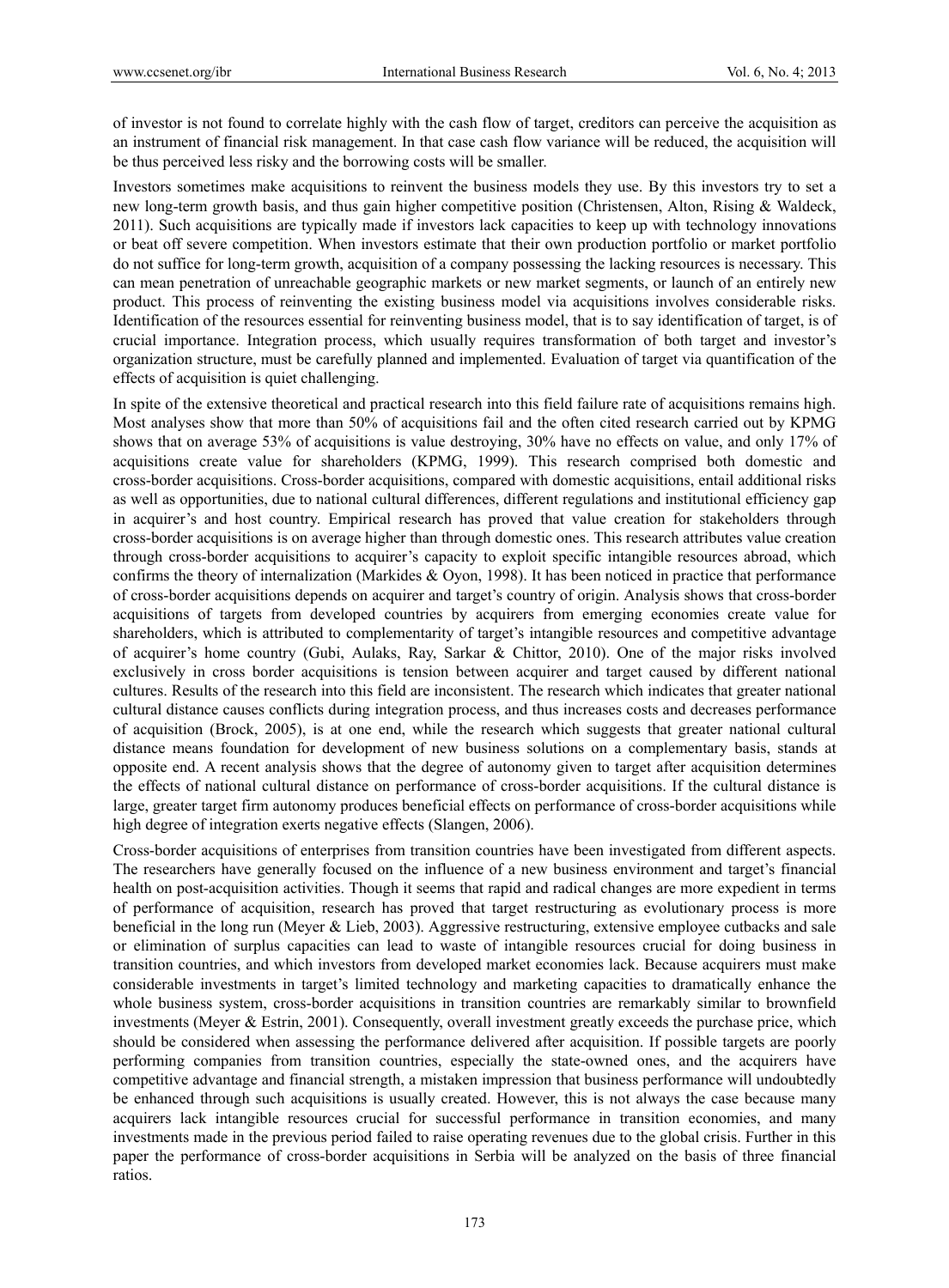## **3. Business Performance of Cross-Border Acquisitions in Serbia**

# *3.1 Methodology*

Cross-border acquisitions in Serbia make up a considerable portion of the total value of FDI inflow in the previous period, hence the need for an analysis of their performance. Profitability ratios analysis was made to assess the performance of the target firms. Analysis of the performance of an enterprise is often equated with profitability analysis because solvency, liquidity and asset management efficiency are presumed to directly or indirectly affect profitability.

Prior to the analysis database containing information on all cross-border acquisitions in Serbia made between 2000 and 2011 was created. The information was obtained from Serbian Privatization Agency, SIEPA (Serbia Investment and Export Promotion Agency), the information on the leading exporters from Serbia between 2005 and 2011, personal knowledge and the Internet. Information on 110 cross-border acquisitions was thus collected. Cross-border acquisitions made after 2009 (the period is too short to be analyzed), acquisitions of assets of a bankrupt target (cannot be compared over time), acquisitions where foreign company eventually merged with the target, acquisitions of enterprises that eventually filed for bankruptcy (four cases) or privatization contract was breached (one case) and acquisitions of small business entities (two cases) were than excluded from the database. A sample of 78 relevant acquisitions of large and medium-size enterprises steadily operating at least between 2006 and 2011 and in almost all cases longer was thus obtained.

Large number of profitability ratios used in practice can be classified into two groups: margins and returns. These ratios are interconnected. Operating profit margin, return on total assets or return on investment, and return on equity were analyzed in this research. Each ratio was measured throughout 2003 and from 2006 to 2011 (Note 1.), and then benchmarked against the average of the same ratio achieved by 100 enterprises that earned the highest net profit in the given year (Note 2.). Aforementioned ratios are disaggregated and then calculated as presented in formula 1, 2 and 3.

Operating Profit Margin = 
$$
\frac{OP}{SR} * 100
$$
 (1)

Return on Assets (ROA) = 
$$
\frac{NP}{SR} * \frac{SR}{AA} * 100
$$
 (2)

Return on Equity (ROE) = 
$$
\frac{NP}{SR} * \frac{SR}{AA} * \frac{AA}{AE} * 100
$$
 (3)

OP – Operating Profit

NP – Net Profit

SR – Sales Revenues

AA – Average Assets

AE – Average Equity

*3.2 Results of the Analysis* 

Business performance of a company considerably depends on the profitability of business operations. Operating profit margin is widely used to measure profitability of business operations. It measures profitability of a company without consideration of interest, taxes and nonoperating items. Table 2 shows the results of the analysis of operating profit margins generated by targets in Serbia before acquisition and in 2011.

Table 2. Results of comparative analysis of operating profit margins generated before acquisition and in 2011

|                                        | Increase in the ratio compared with the year | Decrease in the ratio compared with the year |
|----------------------------------------|----------------------------------------------|----------------------------------------------|
|                                        | before acquisition                           | before acquisition                           |
| Number of target firms                 | - 41                                         |                                              |
| <b>Percentage of the sample</b> 52.56% |                                              | 47.44%                                       |

Table 2 shows that 53% of the companies included in the sample increased operating profit margin, which indicates higher profitability of business operations. Acquired state-owned targets make up 30 of 41 enterprises that increased operating profit margin. This is explained by target's quiet low operating profit margins or operating losses made before acquisition. The fact that 55 companies, or more than 70% of the sample, achieved operating profit in 2011 is of importance to Serbian economy. The analysis also shows that 32 companies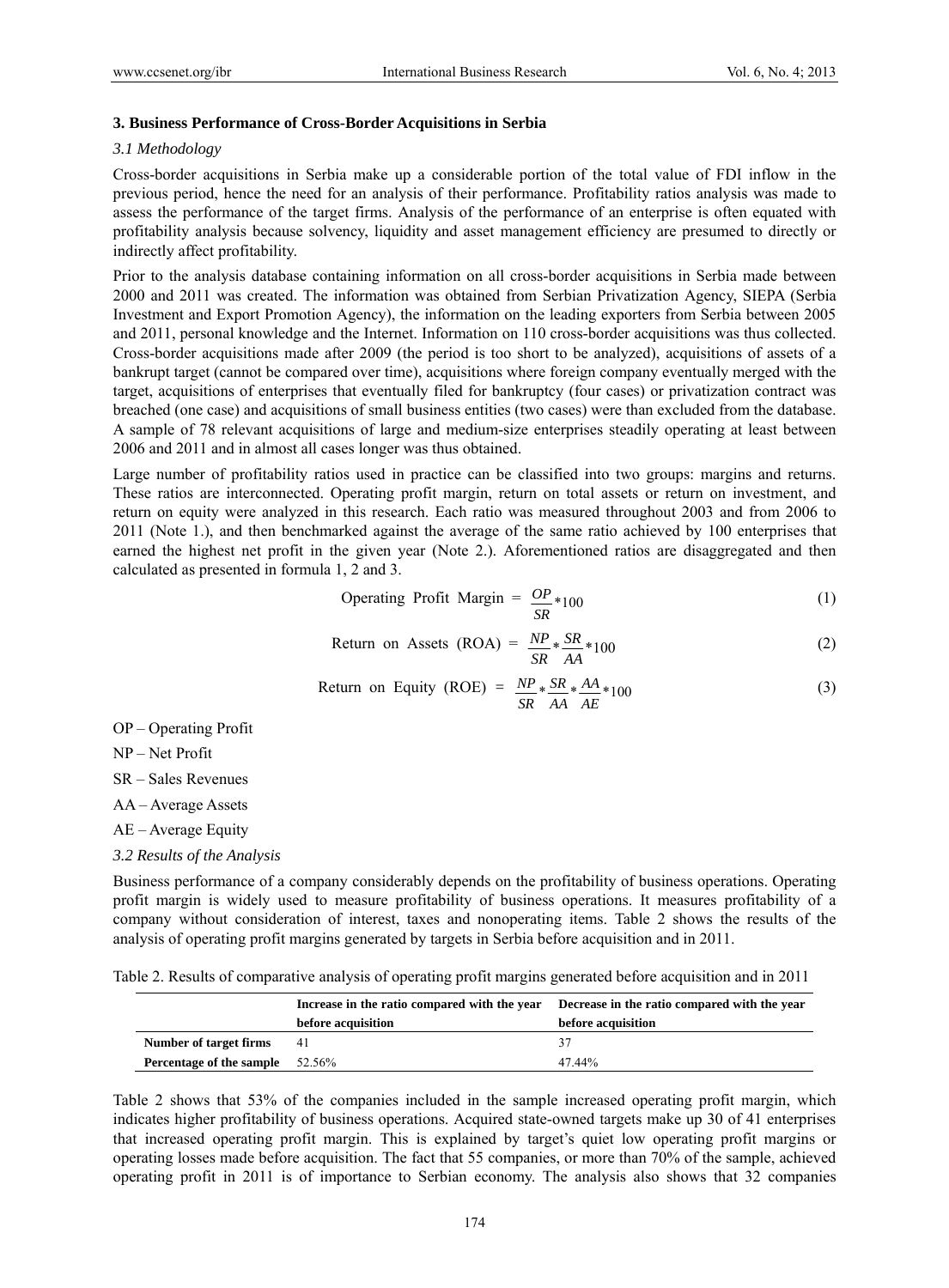achieved operating profit in all years after acquisition. Comparative analysis of profitability of target firms was performed through comparison of operating profit margins achieved from 2006 to 2011 against the benchmark of the corresponding year.

Table 3. Comparison of operating profit margins of acquired companies against the benchmark

|                                                                 | 2006   | 2007   | 2008   | 2009       | 2010             | 2011             |
|-----------------------------------------------------------------|--------|--------|--------|------------|------------------|------------------|
| <b>Domestic owned companies</b>                                 | 31     | 22     | 11     | 3          | $\bf{0}$         | $\bf{0}$         |
| Number of domestic owned companies which outperformed the       | 10     | 5      | 1      | $\theta$   | $\boldsymbol{0}$ | $\boldsymbol{0}$ |
| benchmark                                                       |        |        |        |            |                  |                  |
| Number of domestic owned companies which failed to meet the     | 21     | 17     | 10     | 3          | $\theta$         | $\boldsymbol{0}$ |
| benchmark                                                       |        |        |        |            |                  |                  |
| Percentage of domestic owned companies which outperformed the   | 32.26% | 22.73% | 9.09%  | $0.00\%$   | $0.00\%$         | $0.00\%$         |
| benchmark                                                       |        |        |        |            |                  |                  |
| Percentage of domestic owned companies which failed to meet the | 67.74% | 77.27% | 90.91% | $100.00\%$ | $0.00\%$         | $0.00\%$         |
| benchmark                                                       |        |        |        |            |                  |                  |
| <b>Number of target firms</b>                                   | 47     | 56     | 67     | 75         | 78               | 78               |
| Number of target firms which outperformed the benchmark         | 18     | 23     | 16     | 13         | 29               | 18               |
| Number of target firms which failed to meet the benchmark       | 29     | 33     | 51     | 62         | 49               | 60               |
| Percentage of target firms which outperformed the benchmark     | 38.30% | 41.07% | 23.88% | 17.33%     | 37.18%           | 23.08%           |
| Percentage of target firms which failed to meet the benchmark   | 61.70% | 58.93% | 76.12% | 82.67%     | 62.82%           | 76.92%           |

Table 3 shows that the number of companies whose operating profit margin outperformed the benchmark of the analyzed period varied from 17% in 2009 to 41% in 2007. Companies with operating profit margin exceeding the benchmark considerably decreased in number due to the beginning of the global economic crisis. This negative trend was reversed in 2010 but in 2011 it continued. At the end of 2011 only 23% of the companies outperformed the operating profit margin benchmark.

Return on assets and return on equity were analyzed further in the research. In spite of some shortcomings these two ratios can be used as quite reliable indicators of overall business performance of a company. The number of target firms ranked in the top 100 enterprises with highest net profit in Serbia from 2006 to 2011 was assessed prior to the analysis. The results are presented in Table 4.

Table 4. Number of companies included in the sample that ranked in the top100 enterprises with the highest net profit in Serbia

|                                                                                  | 2006 | 2007 | 2008 | 2009     | 2010     | 2011     |
|----------------------------------------------------------------------------------|------|------|------|----------|----------|----------|
| Number of domestic companies                                                     | 31   | 22   | 11   | 3        | 0        | 0        |
| Companies included in the sample ranked in the top 100 by net profit             | 6    | 4    |      | $\theta$ |          | $\theta$ |
| Companies included in the sample which did not rank in the top 100 by net profit | 25   | 18   | 9    |          | $\Omega$ | $\theta$ |
| Number of target firms                                                           | 47   | 56   | 67   | 75       | 78       | 78       |
| Targets included in the sample ranked in the top 100 by net profit               | 15   | 18   |      | 16       | 15       | 19       |
| Targets included in the sample which did not rank in the top 100 by net profit   | 32   | 38   | 50   | 59       | 63       | 59       |

From 2008 to 2010 the number of target firms that ranked in the top 100 companies with the highest net profit in Serbia declined. In 2011 the number increased to 19, which accounts for almost a quarter of the sample. Additionally, in the same year 51 companies generated net profit, and in every year after the acquisition was made 30 companies recorded net profit in their financial statements. It can be concluded that in spite of disadvantageous business environment cross-border acquisitions make up a quiet profitable portion of Serbian economy.

The analysis of business performance of cross-border acquisitions in Serbia measured by return on assets was then made. Table 5 shows the results of the analysis of return on assets received before acquisition and in 2011.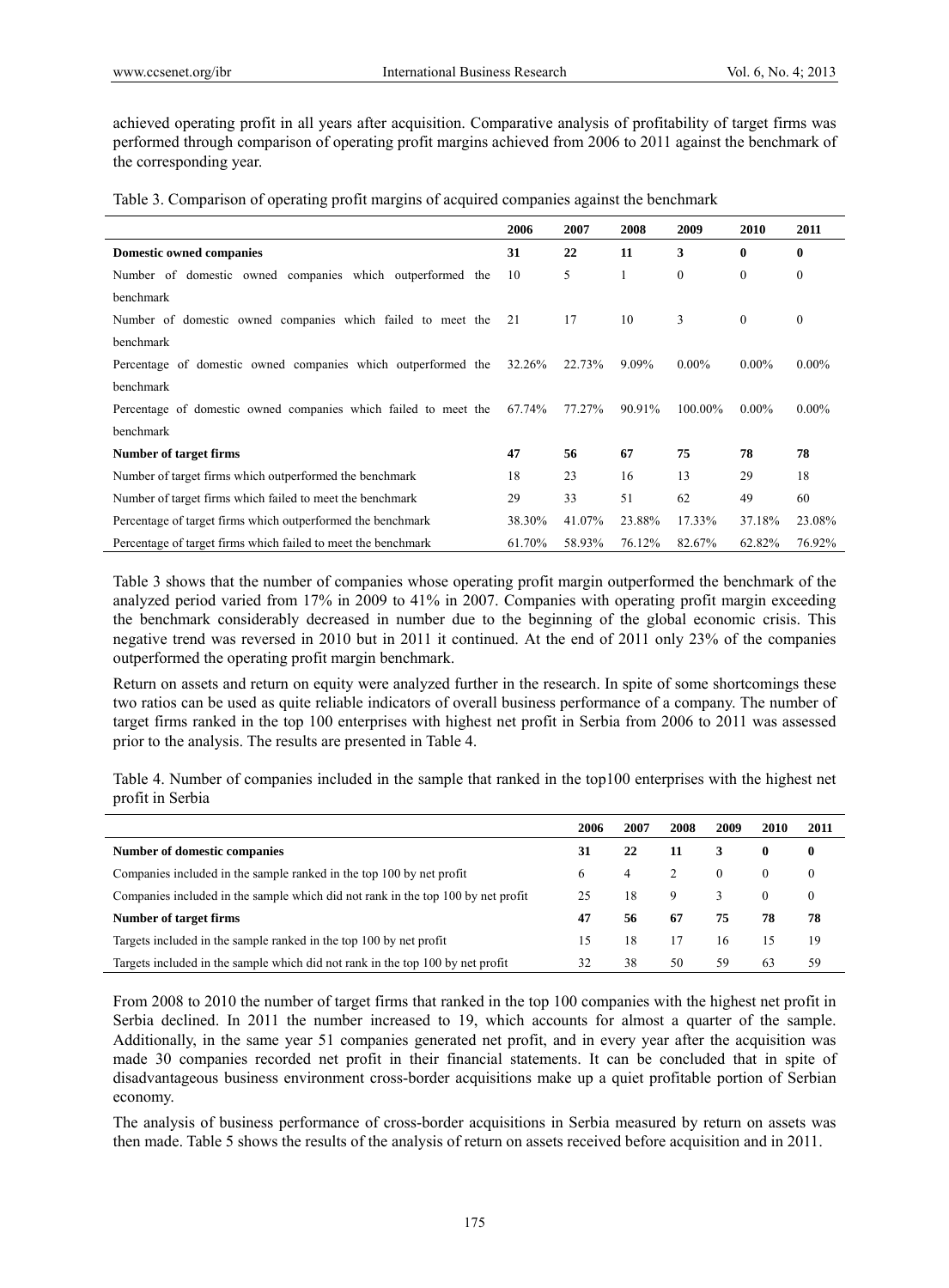| Table 5. The results of the analysis of return on assets received before acquisition and in 2011 |  |
|--------------------------------------------------------------------------------------------------|--|
|                                                                                                  |  |

|                          |                    | Increase in the ratio compared with the year Decrease in the ratio compared with the year |  |  |
|--------------------------|--------------------|-------------------------------------------------------------------------------------------|--|--|
|                          | before acquisition | before acquisition                                                                        |  |  |
| Number of targets        |                    | 29                                                                                        |  |  |
| Percentage of the sample | 62.82%             | 37.18%                                                                                    |  |  |

A considerable number of foreign investors managed to enhance target's return on assets after acquisition. In 2011 return on assets received by 49 companies, which accounts for almost 63% of the sample, was higher than before acquisition. It is quite interesting that the portion of companies that did not increase return on assets is made up of acquisitions of private companies or state-owned companies that already had successful performance before acquisition was made. In the period of prosperity these companies made adequate return on assets, but at the beginning of the global economic crisis it declined. It can be concluded that foreign investors managed to enhance the return on assets of substantial number of targets after acquisition.

The results of comparative analysis of return on assets received by target firms are presented in Table 6. The analysis was performed through comparison of return on assets received by each company separately from 2006 to 2011 against the benchmark of the corresponding year.

|  | Table 6. Comparison of return on assets received by target firms against the benchmark |  |  |
|--|----------------------------------------------------------------------------------------|--|--|
|  |                                                                                        |  |  |
|  |                                                                                        |  |  |
|  |                                                                                        |  |  |

|                                                                 | 2006   | 2007   | 2008         | 2009             | 2010         | 2011         |
|-----------------------------------------------------------------|--------|--------|--------------|------------------|--------------|--------------|
| <b>Domestic owned companies</b>                                 | 31     | 22     | 11           | 3                | $\mathbf{0}$ | $\mathbf{0}$ |
| Number of domestic owned companies which outperformed the       | 7      |        |              |                  |              |              |
| benchmark                                                       |        | 2      | $\mathbf{0}$ | $\boldsymbol{0}$ | $\theta$     | $\mathbf{0}$ |
| Number of domestic owned companies which failed to meet the     |        |        |              |                  |              |              |
| benchmark                                                       | 24     | 20     | 11           | 3                | $\mathbf{0}$ | $\bf{0}$     |
| Percentage of domestic owned companies which outperformed the   |        |        |              |                  |              |              |
| <b>benchmark</b>                                                | 22.58% | 9.09%  | $0.00\%$     | $0.00\%$         | $0.00\%$     | $0.00\%$     |
| Percentage of domestic owned companies which failed to meet the |        |        |              |                  |              |              |
| <b>benchmark</b>                                                | 77.42% | 90.91% | $100.00\%$   | $100.00\%$       | $0.00\%$     | $0.00\%$     |
| Number of target firms                                          | 47     | 56     | 67           | 75               | 78           | 78           |
| Number of target firms which outperformed the benchmark         | 6      | 5      | 2            | 6                | 11           | 7            |
| Number of target firms which failed to meet the benchmark       | 41     | 51     | 65           | 69               | 67           | 71           |
| Percentage of target firms which outperformed the benchmark     | 12.77% | 8.93%  | 2.99%        | 8.00%            | 14.10%       | 8.97%        |
| Percentage of target firms which failed to meet the benchmark   | 87.23% | 91.07% | 97.01%       | 92.00%           | 85.90%       | 91.03%       |

Data presented in Table 6 shows that there is a quiet small number of target firms whose return on assets outperformed the benchmark. The percentage of these companies varied from 14% in 2010 to only 3% in 2008, and in 2011 it accounted for 9% of the sample. These results indicate that return on assets generated by target firms considerably fall short of the benchmark set by the companies with the highest net profit in Serbia, although 63% of companies in the sample increased the return on assets after being acquired.

Return on equity is considered especially important when assessing business performance of a company because it measures the performance from the shareholders' point of view. Table 7 shows the results of the comparative analysis of return on equity received by target firms before acquisition and in 2011.

Table 7. Results of the comparative analysis of return on equity received by targets before acquisition and in 2011

|                                    |                             | Increase in the ratio compared with Decrease in the ratio compared with Negative | average        |
|------------------------------------|-----------------------------|----------------------------------------------------------------------------------|----------------|
|                                    | the year before acquisition | the year before acquisition                                                      | equity in 2011 |
| <b>Number of targets</b>           | 4                           | 29                                                                               |                |
| Percentage of the sample $52.56\%$ |                             | 37.18%                                                                           | 10.26%         |

Data presented in table 7 indicates that 41 companies increased return on equity after acquisition, which accounts for slightly over 52% of the sample. On the other hand, 8 companies comprised by the sample recorded negative average equity in 2011; therefore it was impossible to calculate the return on equity. Companies with return on equity lower than in the year prior to acquisition make up a considerable portion of the sample. This portion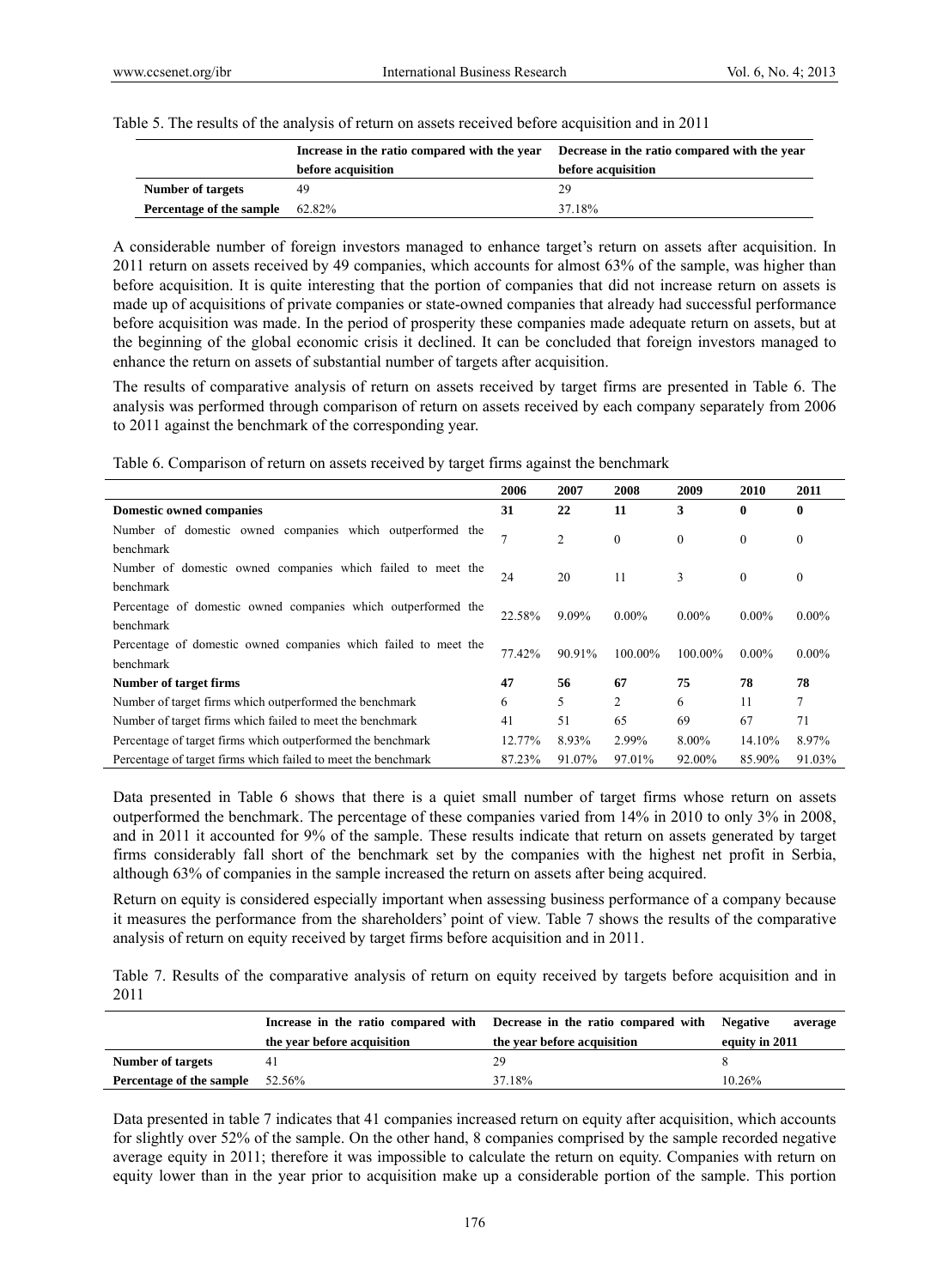includes companies whose returns on equity before acquisition were quiet high but decreased due to the global economic crisis, and companies that recorded negative return on equity before acquisition and their performance deteriorated due to the global crisis.

Comparative analysis was performed through comparison of return on equity generated by each company separately from 2006 to 2011 against the benchmark of the corresponding year. Table 8 shows the results of the analysis.

|  |  | Table 8. Comparison of return on equity received by target firms against the benchmark |  |
|--|--|----------------------------------------------------------------------------------------|--|
|  |  |                                                                                        |  |

|                                                                     | 2006   | 2007     | 2008         | 2009     | 2010     | 2011     |
|---------------------------------------------------------------------|--------|----------|--------------|----------|----------|----------|
| <b>Domestic owned companies</b>                                     | 31     | 22       | 11           | 3        | 0        | 0        |
| Number of domestic owned companies which outperformd the benchmark  | 6      | 2        | $\mathbf{0}$ | $\theta$ | $\theta$ | 0        |
| Number of domestic owned companies which failed to meet the         | 22     | 19       | 10           | 3        | $\theta$ | $\theta$ |
| benchmark                                                           |        |          |              |          |          |          |
| Number of domestic owned companies with negative average equity     | 3      |          |              | $\theta$ | $\theta$ | $\theta$ |
| Percentage of domestic owned companies which outperformed the       | 19.35% | $9.09\%$ | $0.00\%$     | $0.00\%$ | $0.00\%$ | $0.00\%$ |
| benchmark                                                           |        |          |              |          |          |          |
| Percentage of domestic owned companies which failed to meet the     | 70.97% | 86.36%   | 90.91%       | 100.00%  | $0.00\%$ | $0.00\%$ |
| benchmark                                                           |        |          |              |          |          |          |
| Percentage of domestic owned companies with negative average equity | 9.68%  | 4.55%    | 9.09%        | $0.00\%$ | $0.00\%$ | $0.00\%$ |
| Number of target firms                                              | 47     | 56       | 67           | 75       | 78       | 78       |
| Number of target firms which outperformed the benchmark             | 3      | 3        | $\mathbf{0}$ | $\Omega$ | 2        | $\theta$ |
| Number of target firms which failed to meet the benchmark           | 43     | 50       | 65           | 72       | 67       | 70       |
| Number of targets with negative average equity                      |        | 3        | 2            | 3        | 9        | 8        |
| Percentage of target firms which outperformed the benchmark         | 6.38%  | 5.36%    | $0.00\%$     | $0.00\%$ | 2.56%    | $0.00\%$ |
| Percentage of target firms which failed to meet the benchmark       | 91.49% | 89.29%   | 97.01%       | 96.00%   | 85.90%   | 89.74%   |
| Percentage of targets with negative average equity                  | 2.13%  | 5.36%    | 2.99%        | $4.00\%$ | 11.54%   | 10.26%   |

The analysis shows that almost all companies failed to meet the benchmark between 2006 and 2011. Three companies outperformed the benchmark in 2006 and 2007, and in 2010 there were two such companies. It is quite interesting that not a single company outperformed the benchmark in 2008, 2009 and 2011.

## *3.3 Discussion of the Results of the Research*

The foregoing research shows that a considerable number of companies increased the three analyzed profitability ratios after the acquisition. This proves the hypothesis H1 that foreign investors enhanced business performance of targets in Serbia. The results obtained through comparative analysis were interpreted on the basis of the proven hypothesis H1. Results of the comparative analysis should be observed with consideration of the global economic crisis and investments necessary to enhance the performance of targets that most of the companies whose ratios were used to calculate the benchmark did not have to make (Note 3).

Before the global economic crisis foreign investors began restructuring of target firms which implied high investments in fixed assets. Higher labor force productivity achieved through restructuring reduced variable costs per unit, but due to the global economic crisis the growth in sales was not strong enough to achieve considerable reduction in fixed costs per unit. More than a half of the analyzed companies thus increased operating profit margin, but only approximately one quarter of the companies included in the sample outperformed the benchmark.

High investments in fixed assets that did not generate proportional operating revenues had negative impact upon total assets turnover ratio. Companies that enhanced total assets turnover ratio made up 36% of the sample, while 35% of the analyzed companies outperformed the benchmark at the end of 2011. Because total assets turnover ratio and operating profit margins achieved in 2011 were lower than the benchmark, less than 10% of the companies included in the sample failed to meet return on assets benchmark.

In order to finance high investments in fixed assets acquirers usually increased targets' debt. However, increased debt was not accompanied by increase in equity. Only 38% of companies included in the sample had lower level of financial leverage at the end of 2011 than in the year prior to acquisition. Only 23% of target firms were leveraged below the financial leverage benchmark at the end of 2011, which supports the belief that targets face higher degree of risk. Rising degree of financial leverage and the financial leverage exceeding the benchmark accompanied by quiet small number of companies that outperformed return on assets benchmark led up to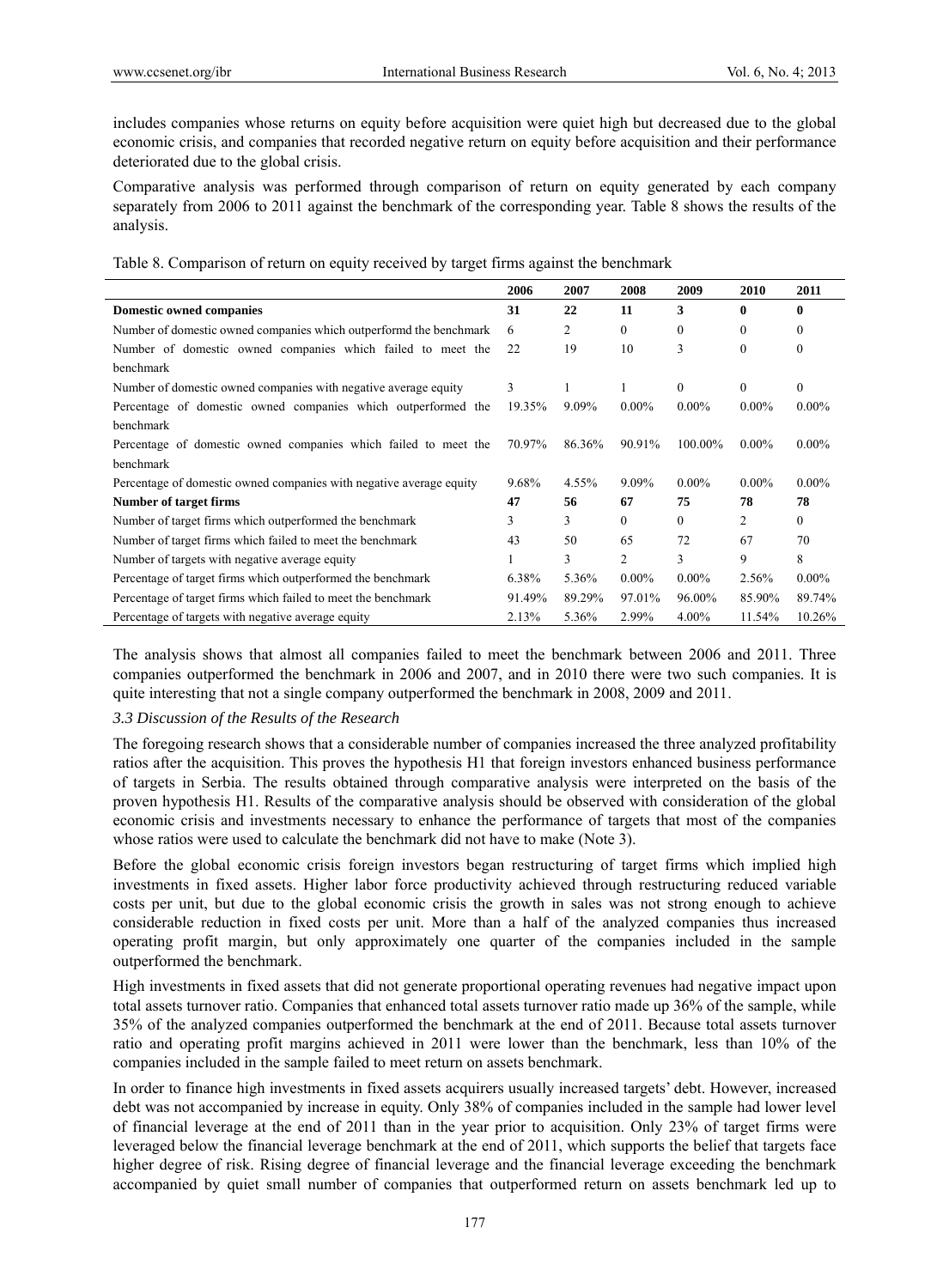negligible number of target firms that outperformed return on equity benchmark in the analyzed period.

Foregoing analysis show that foreign investors enhanced business performance of targets in Serbia but failed to meet the performance benchmark set by the most profitable companies in Serbia. High investments in fixed assets prior to the global economic crisis that did not generate adequate revenue growth in the succeeding years had impact upon the performance of target firms in Serbia relative to the benchmark, which proves the hypothesis H2.

## **4. Conclusions**

"The Fifth Wave" of acquisitions that started about two decades ago was driven by global deregulation and positive economic trends continuing in developed European states and the USA by 2008. Because acquisitions, predominantly cross-border acquisitions, increased in value and number, this field of business economy has been widely researched. The aim was to identify the goals and effects of acquisitions, factors behind their success or failure, and how to enhance the process itself. Summarizing the results of the extant research we can conclude that companies make acquisitions to: 1. Enhance business performance introducing no or gradual changes into the business system or 2. Reinvent the business system. While the success of acquisitions driven by the first motive depends on achievement of operating and financial synergy, the success of acquisitions driven by the second motive depends on radical change of competitive position through identification of lacking resources. According to some research only 17% of acquisitions create value for shareholders. Research into specific aspects of acquisitions indicates that on average success rate of cross-border acquisitions compared with domestic ones is higher, that acquisitions of targets from developed countries by acquirers from emerging economies proved very successful, and that large national cultural distance does not hinder cross-border acquisition performance if the target firm is given greater autonomy after acquisition.

Performance of cross-border acquisitions in Serbia was analyzed on the basis of the sample drawn from 78 medium-sized and large target firms. The analysis was performed through comparison of three profitability ratios (operating profit margin, return on assets and return on equity) before and after the acquisition, and through comparison of each profitability ratio against the benchmark (Note 4.). The research shows that:

 53% of companies included in the sample had higher operating profit margin at the end of the analyzed period than before acquisition. Most of these companies are acquired state-owned targets that had quiet low operating profit margin or made operating losses before acquisition. Slightly above 23% of acquired targets outperformed operating profit margin benchmark at the end of 2011.

 63% of analyzed companies increased return on assets after acquisition, and 53% increased return on equity. In 2011 in spite of improved profitability, only 9% of companies included in the sample outperformed the return on assets benchmark, and not a single company outperformed the return on equity benchmark.

Results obtained from this research indicate that in spite of the negative economic trends on the global level and in Serbia foreign investors enhanced business performance of target firms. It is noticeable that the performance of cross-border acquisitions in Serbia, especially when measured by return on equity and return on assets, is much lower than the benchmark set by the companies earning the highest net profit in Serbia. This is attributed to high investments in fixed assets made just before the global economic crisis which failed to generate expected operating revenue, due to disadvantageous business environment.

## **Acknowledgements**

We are greatfull to Dragica Markovic for providing language help.

## **References**

- Brock, D. (2005). Multinational Acquisition Integration: The Role of National Culture in Creating Synergies. *International Business Review, 14,* 269-288. http://dx.doi.org/10.1016/j.ibusrev.2005.02.001
- Christensen, M. C., Alton, R., Rising, C., & Waldeck, A. (2011). The New M&A Playbook. *Harvard Business Review, 89*, 49-57.
- Cullinan, G., Jean, M. L. R., & Rolf, M. W. (2004). When to Walk Away from a Deal. *Business Harvard Review, 82,* 97-104.
- Gaughan, P. (2007). *Mergers, Acquisitions and Corporate Restructuring* (4th ed.). Hoboken, New Jersey: Wiley & Sons.
- Gubi, S., Aulaks, P., Ray, S., Sarkar, M., & Chittoor, R. (2010). Do International Acquisitions by Emerging Economy Firms Create Shareholder Value? The Case of Indian Firms. *Journal of International Business*